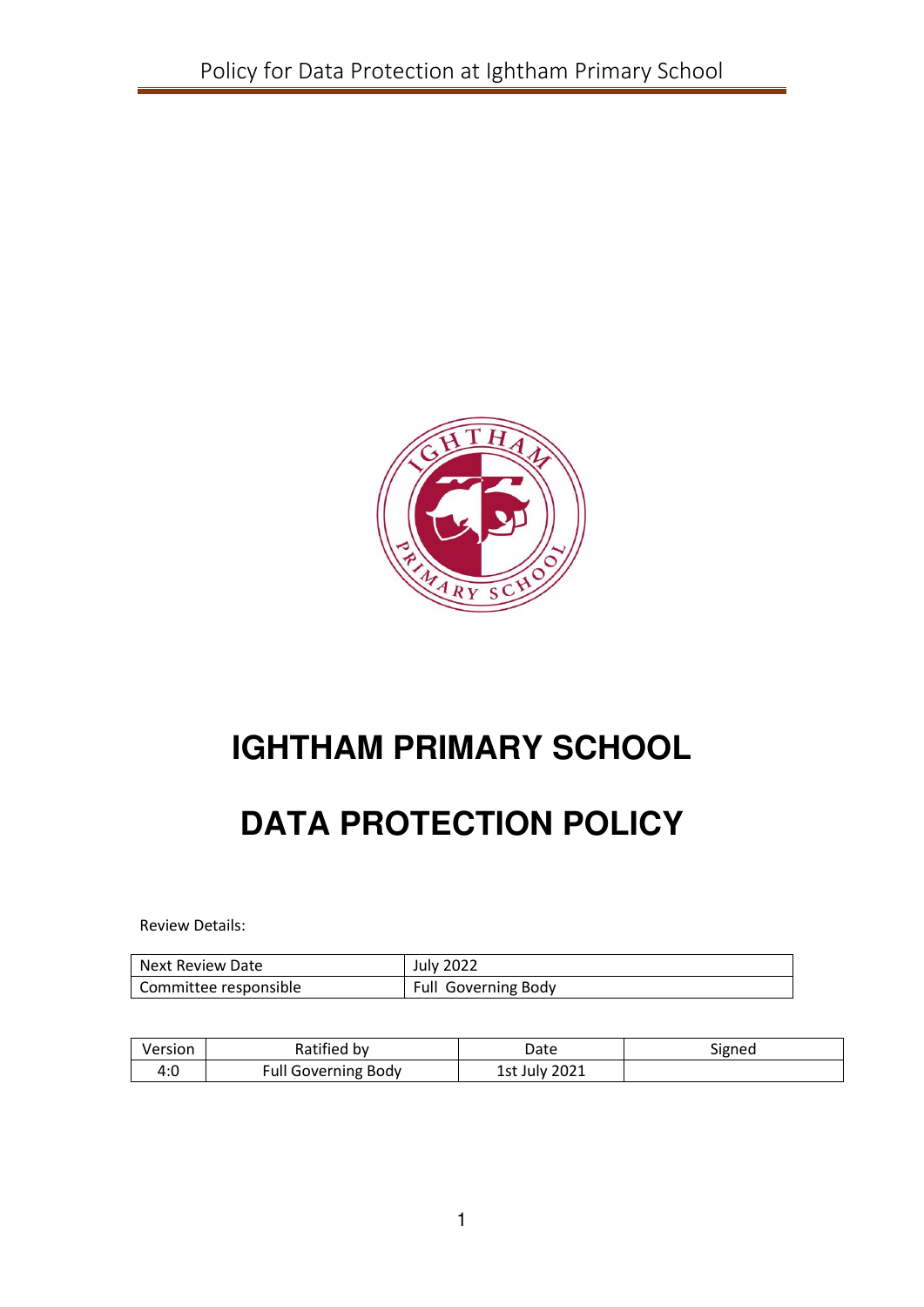### **Kent County Council Model GDPR and Data Protection Policy for Schools**

#### **Ightham Primary School GDPR and Data Protection Policy**

General Data Protection Regulation (GDPR) and The Data Protection Act 2018 (DPA) is the law that protects personal privacy and upholds individual's rights. It applies to anyone who handles or has access to people's personal data.

This policy is intended to ensure that personal information is dealt with properly and securely and in accordance with the legislation. It will apply to personal information regardless of the way it is used, recorded and stored and whether it is held in paper files or electronically.

#### **Policy Objectives**

The School as the Data Controller will comply with its obligations under the GDPR and DPA. The School is committed to being concise, clear and transparent about how it obtains and uses personal information and will ensure data subjects are aware of their rights under the legislation.

All staff must have a general understanding of the law and understand how it may affect their decisions in order to make an informed judgement about how information is gathered, used and ultimately deleted. All staff must read, understand and comply with this policy.

The Information Commissioner as the Regulator can impose fines of up to 20 million Euros (approximately £17 million) for serious breaches of the GDPR, therefore it is imperative that the School and all staff comply with the legislation.

## **Scope of the Policy**

Personal data is any information that relates to an identified or identifiable living individual who can be identified directly or indirectly from the information<sup>1</sup>. The information includes factors specific to the physical, physiological, genetic, mental, economic, cultural or social identity of a living individual. This includes any expression of opinion about an individual and intentions towards an individual. Under the GDPR personal information also includes an identifier such as a name, an identification number, location data or an online identifier.

The School collects a large amount of personal data every year including: pupil records, staff records, names and addresses of those requesting prospectuses, examination marks, references, fee collection as well as the many different types of research data used by the School. In addition, it may be required by law to collect and use certain types of information to comply

 $\overline{a}$ 

<sup>1</sup> GDPR Article 4 Definitions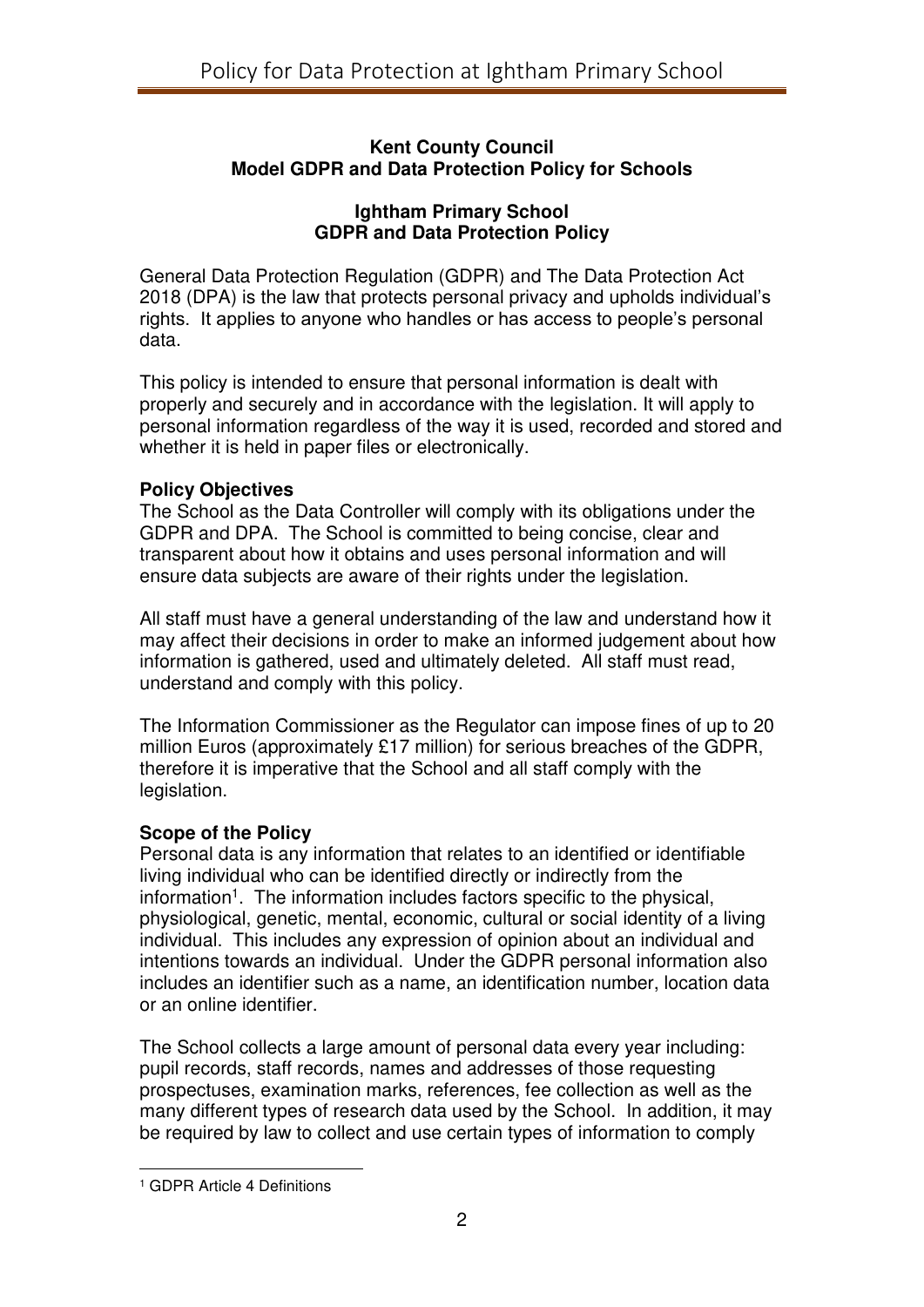with statutory obligations of Local Authorities (LAs), government agencies and other bodies.

## **The Principles**

The principles set out in the GDPR must be adhered to when processing personal data:

- 1. Personal data must be processed lawfully, fairly and in a transparent manner (**lawfulness, fairness and transparency**)
- 2. Personal data shall be collected for specified, explicit and legitimate purposes and not further processed in a manner that is incompatible with those purposes (**purpose limitation**)
- 3. Personal data shall be adequate, relevant and limited to what is necessary in relation to the purpose(s) for which they are processed (**data minimisation**)
- 4. Personal data shall be accurate and where necessary kept up to date and every reasonable step must be taken to ensure that personal data that are inaccurate are erased or rectified without delay (**accuracy**)
- 5. Personal data shall be kept in a form which permits identification of data subjects for no longer than is necessary for the purpose for which the personal data is processed (**storage limitation**)
- 6. Appropriate technical and organisational measures shall be taken to safeguard the rights and freedoms of the data subject and to ensure that personal information are processed in a manner that ensures appropriate security of the personal data and protects against unauthorised or unlawful processing of personal data and against accidental loss or destruction of, or damage to, personal data (**integrity and confidentiality**).

## **Transfer Limitation**

 $\overline{a}$ 

In addition, personal data shall not be transferred to a country outside the EEA unless that country or territory ensures an adequate level of protection for the rights and freedoms of data subjects in relation to the processing of personal data as determined by the European Commission or where the organisation receiving the data has provided adequate safeguards<sup>2</sup>.

This means that individuals' rights must be enforceable and effective legal remedies for individuals must be available following the transfer. It may also be possible to transfer data where the data subject has provided explicit consent or for other limited reasons. Staff should contact the DPO if they require further assistance with a proposed transfer of personal data outside of the EEA.

<sup>&</sup>lt;sup>2</sup> These may be provided by a legally binding agreement between public authorities or bodies, standard data protection clauses provided by the ICO or certification under an approved mechanism.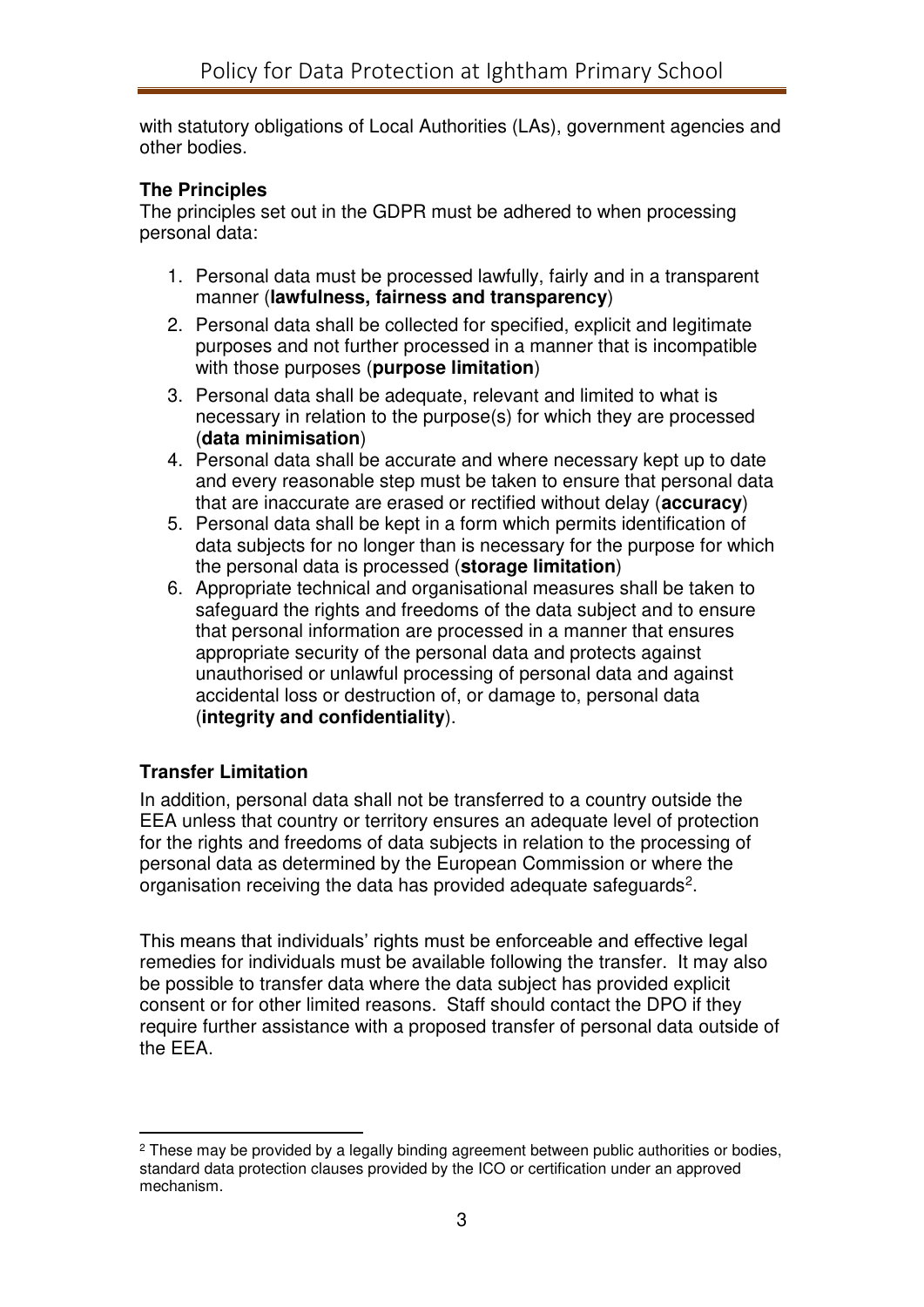## **Lawful Basis for processing personal information**

Before any processing activity starts for the first time, and then regularly afterwards, the purpose(s) for the processing activity and the most appropriate lawful basis (or bases) for that processing must be selected:

- Processing is necessary for the performance of a task carried out in the public interest or in the exercise of official authority vested in the **School**
- Processing is necessary for the performance of a contract to which the data subject is party, or in order to take steps at the request of the data subject prior to entering into a contract
- Processing is necessary for compliance with a legal obligation to which the data controller is subject
- Processing is necessary in order to protect the vital interests of the data subject or of another natural person
- Processing is necessary for the purposes of the legitimate interests pursued by the data controller or by a third party<sup>3</sup>
- The data subject has given consent to the processing of his or her data for one or more specific purposes. Agreement must be indicated clearly either by a statement or positive action to the processing. Consent requires affirmative action so silence, pre-ticked boxes or inactivity are unlikely to be sufficient. If consent is given in a document which deals with other matters, the consent from be kept separate from those other matters

Data subjects must be easily able to withdraw consent to processing at any time and withdrawal must be promptly honoured. Consent may need to be refreshed if personal data is intended to be processed for a different and incompatible purpose which was not disclosed when the data subject first consented.

The decision as to which lawful basis applies must be documented, to demonstrate compliance with the data protection principles, and include information about both the purposes of the processing and the lawful basis for it in the School's relevant privacy notice(s).

When determining whether legitimate interests are the most appropriate basis for lawful processing (only where appropriate outside the School's public  $\overline{a}$ 

<sup>&</sup>lt;sup>3</sup> The GDPR states that legitimate interests do not apply to processing carried out by public authorities in the performance of their tasks, Article 6 However, the ICO indicates that where there are other legitimate purposes outside the scope of the tasks as a public authority, legitimate interests may be considered where appropriate (particularly relevant for public authorities with commercial interests).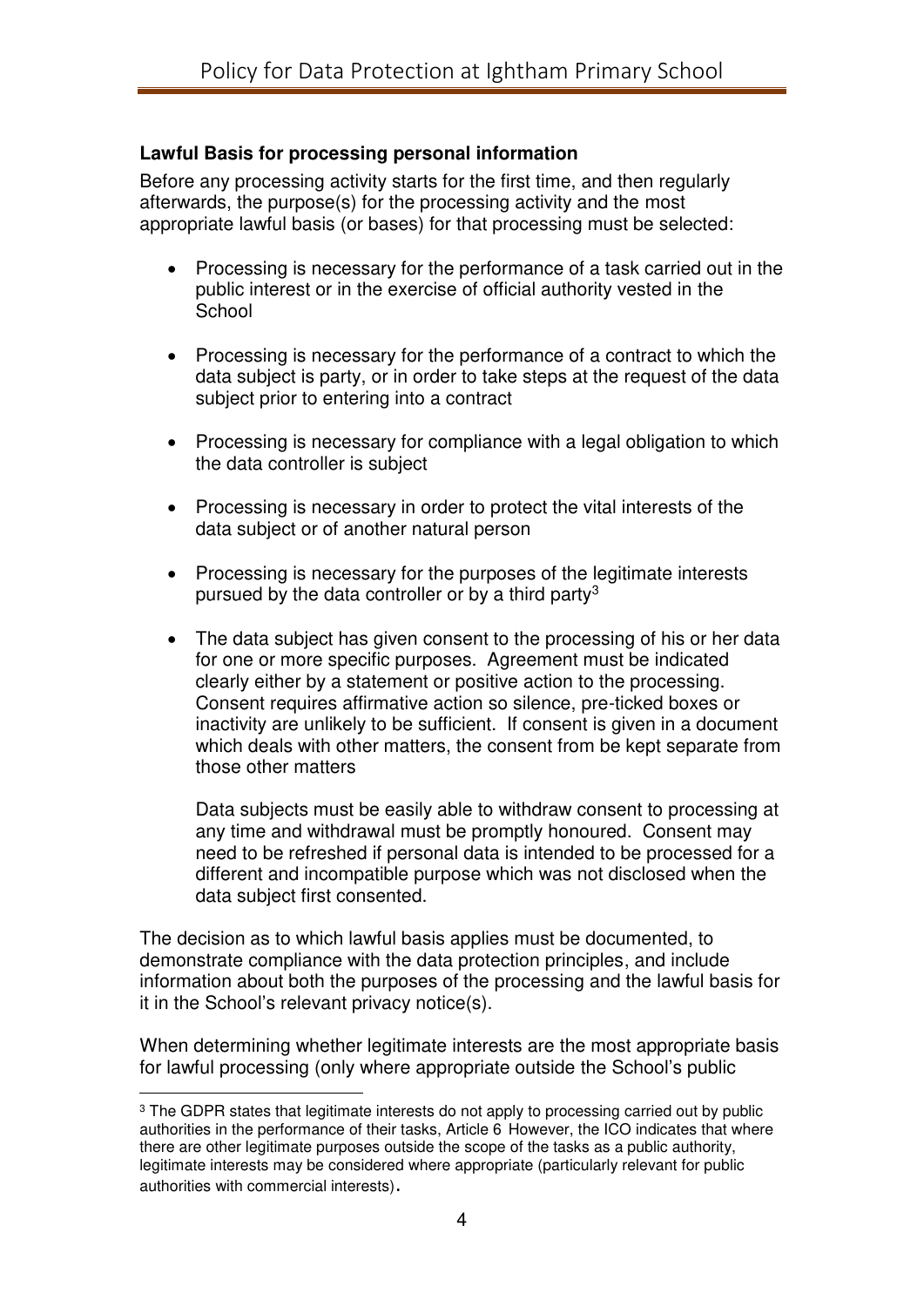tasks) a legitimate interests assessment must be carried out and recorded. Where a significant privacy impact is identified, a data protection impact assessment (DPIA) may also need to be conducted.

## **Sensitive Personal Information**

Processing of sensitive personal information (known as 'special categories of personal data') is prohibited<sup>4</sup> unless a lawful special condition for processing is identified.

Sensitive personal information is data which reveals racial or ethnic origin, political opinions, religious or philosophical beliefs, trade union membership, sex life or orientation or is genetic or biometric data which uniquely identifies a natural person.

Sensitive personal information will only be processed if:

- There is a lawful basis for doing so as identified on previous page
- One of the special conditions for processing sensitive personal information applies:
	- (a) the individual ('data subject') has given explicit consent (which has been clearly explained in a Privacy Notice)
	- (b) the processing is necessary for the purposes of exercising the employment law rights or obligations of the School or the data subject
	- (c) the processing is necessary to protect the data subject's vital interests, and the data subject is physically incapable of giving consent
	- (d) the processing is carried out in the course of its legitimate activities with appropriate safeguards by a foundation, association or any other not-for-profit body with a political, philosophical, religious or trade-union aim
	- (e) the processing relates to personal data which are manifestly made public by the data subject
	- (f) the processing is necessary for the establishment, exercise or defence of legal claims
	- (g) the processing is necessary for reasons of substantial public interest
	- (h) the processing is necessary for purposes of preventative or occupational medicine, for the assessment of the working capacity of the employee, the provision of social care and the management of social care systems or services
	- (i) the processing is necessary for reasons of public interest in the area of public health.

The School's privacy notice sets out the types of sensitive personal information that it processes, what it is used for, the lawful basis for the processing and the special condition that applies.

 $\overline{a}$ 

<sup>4</sup> GDPR, Article 9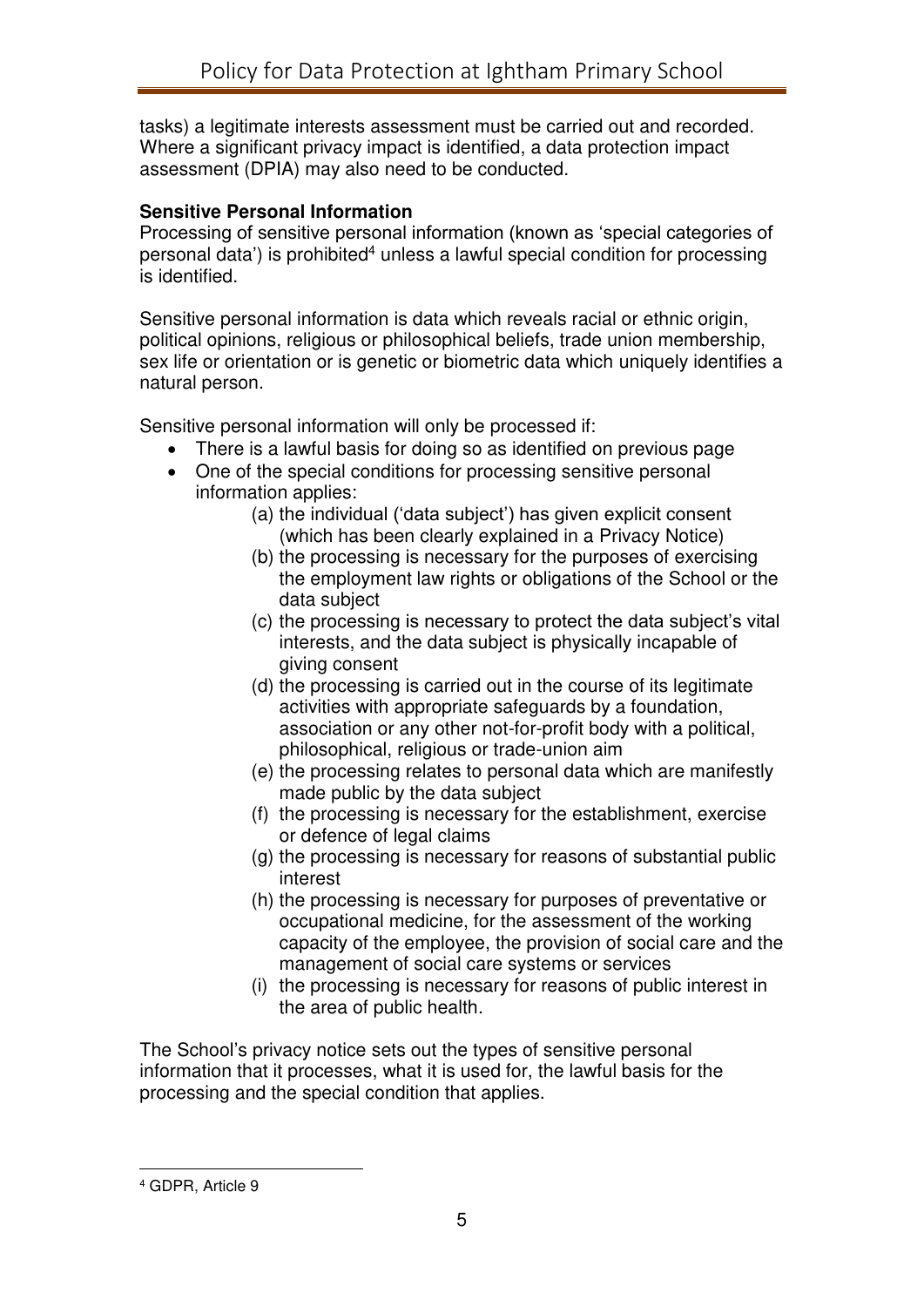Sensitive personal information will not be processed until an assessment has been made of the proposed processing as to whether it complies with the criteria above and the individual has been informed (by way of a privacy notice or consent) of the nature of the processing, the purposes for which it is being carried out and the legal basis for it.

Unless the School can rely on another legal basis of processing, explicit consent is usually required for processing sensitive personal data. Evidence of consent will need to be captured and recorded so that the School can demonstrate compliance with the GDPR.

#### **Automated Decision Making**

Where the School carries out automated decision making (including profiling) it must meet all the principles and have a lawful basis for the processing. Explicit consent will usually be required for automated decision making (unless it is authorised by law or it is necessary for the performance of or entering into a contract).

Additional safeguards and restrictions apply in the case of solely automated decision-making, including profiling. The School must as soon as reasonably possible notify the data subject in writing that a decision has been taken based on solely automated processing and that the data subject may request the School to reconsider or take a new decision. If such a request is received staff must contact the DPO as the School must reply within 21 days.

## **Data Protection Impact Assessments (DPIA)**

All data controllers are required to implement 'Privacy by Design' when processing personal data.

This means the School's processes must embed privacy considerations and incorporate appropriate technical and organisational measures (like pseudonymisation) in an effective manner to ensure compliance with data privacy principles.

Where processing is likely to result in high risk to an individual's data protection rights (for example where a new technology is being implemented) a DPIA must be carried out to assess:

- whether the processing is necessary and proportionate in relation to its purpose
- $\bullet$  the risks to individuals
- what measures can be put in place to address those risks and protect personal information.

Staff should adhere to the Data Protection Toolkit for Schools from the DfE with reference to the DPIA template.

When carrying out a DPIA, staff should seek the advice of the DPO for support and guidance and once complete, refer the finalised document to the DPO for sign off.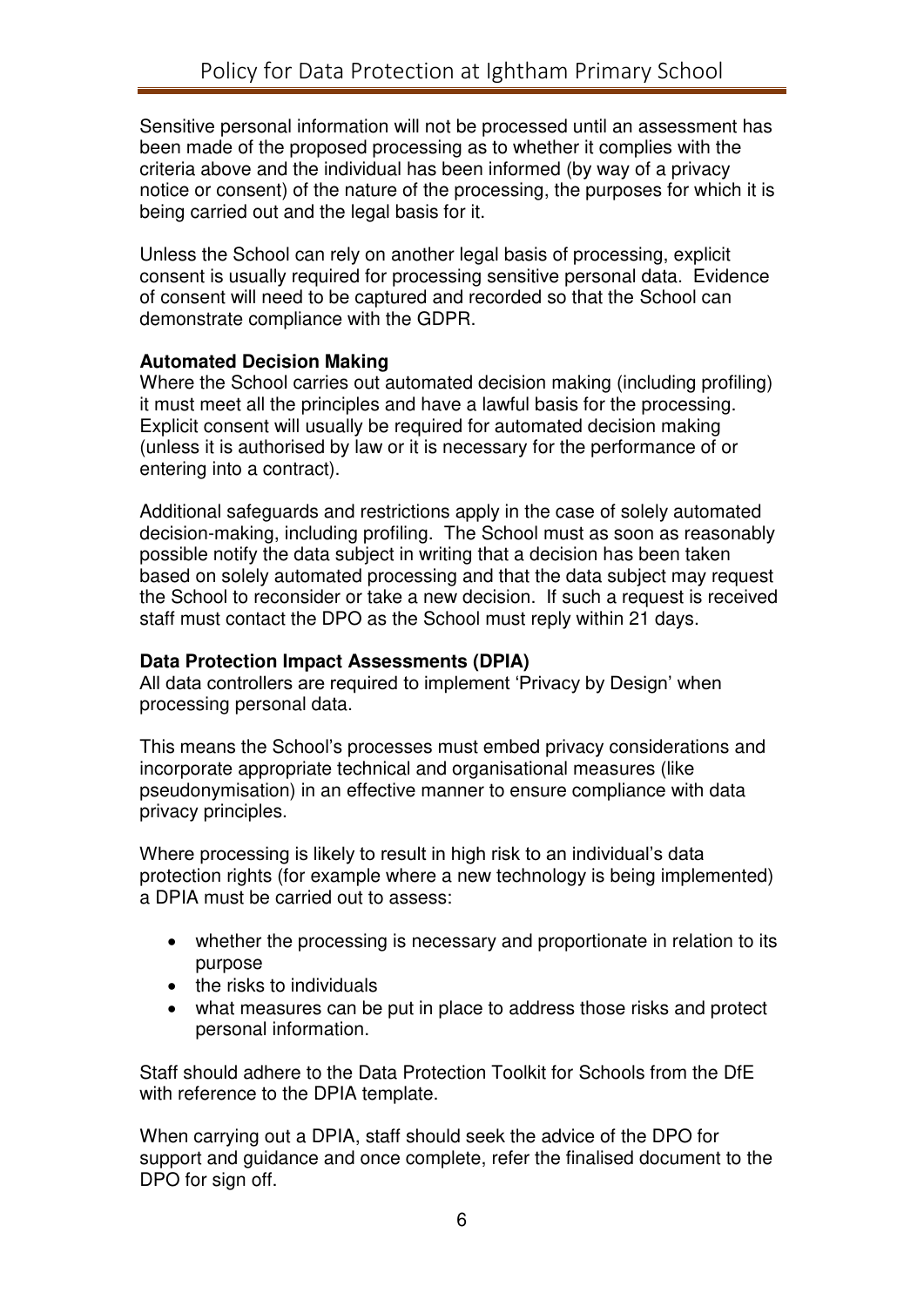## **Documentation and records**

Written records of processing activities must be kept and recorded including:

- the name(s) and details of individuals or roles that carry out the processing
- the purposes of the processing
- a description of the categories of individuals and categories of personal data
- categories of recipients of personal data
- details of transfers to third countries, including documentation of the transfer mechanism safeguards in place
- retention schedules
- a description of technical and organisational security measures.

As part of the School's record of processing activities the DPO will document, or link to documentation, on:

- information required for privacy notices;
- records of consent;
- controller-processor contracts;
- the location of personal information;
- DPIAs:
- records of data breaches.

Records of processing of sensitive information are kept on:

- The relevant purposes for which the processing takes place, including why it is necessary for that purpose;
- The lawful basis for our processing;
- Whether the personal information is retained or erased in accordance with the Retention Schedule and, if not, the reasons for not following the policy.

The School should conduct regular reviews of the personal information it processes and update its documentation accordingly. This may include:

- Carrying out information audits to find out what personal information is held
- Talking to staff about their processing activities
- Reviewing policies, procedures, contracts and agreements to address retention, security and data sharing.

## **Privacy Notice**

The School will issue privacy notices as required, informing data subjects (or their parents, depending on age of the pupil, if about pupil information) about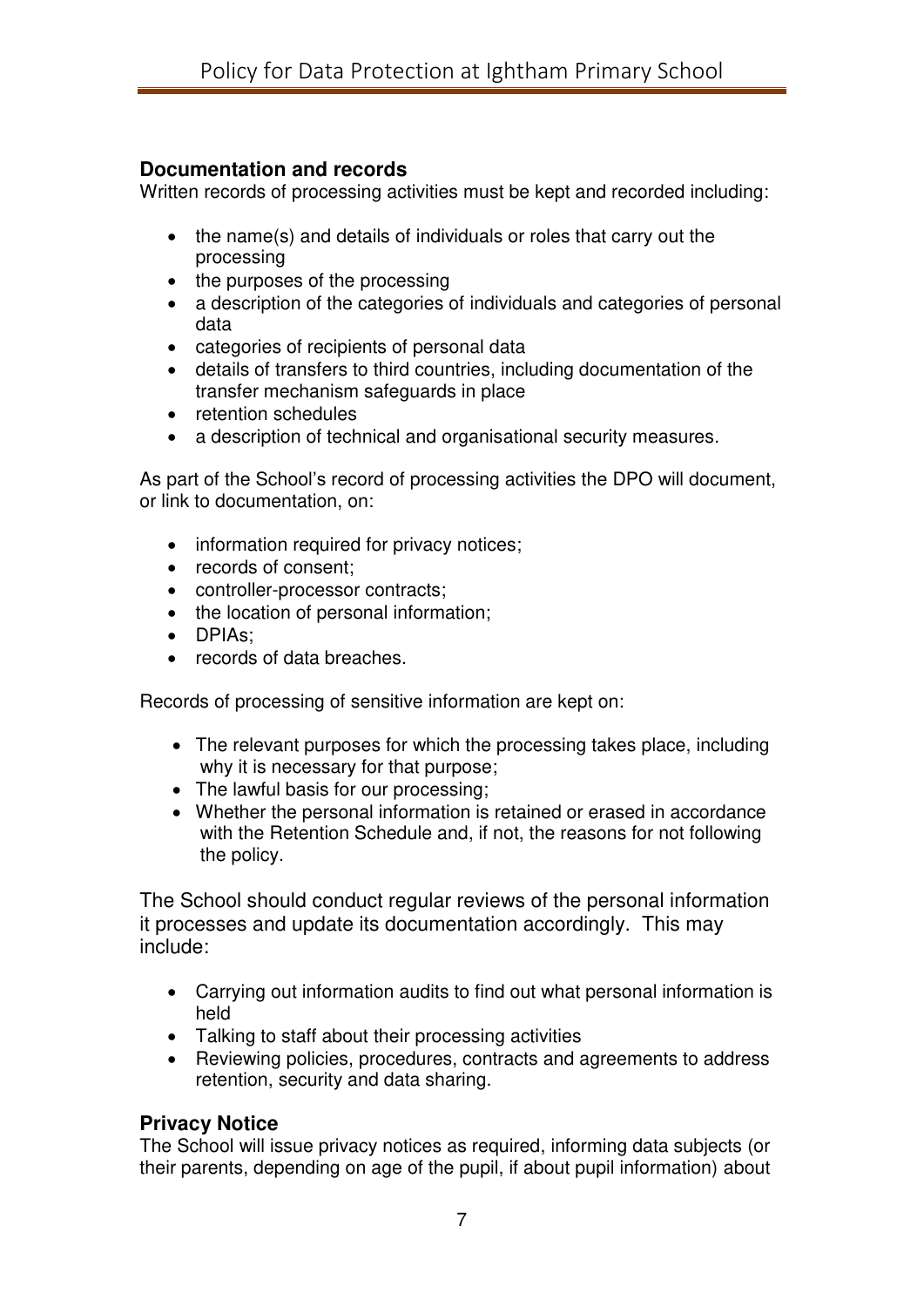the personal information that it collects and holds relating to individual data subjects, how individuals can expect their personal information to be used and for what purposes.

When information is collected directly from data subjects, including for HR or employment purposes, the data subject shall be given all the information required by the GDPR including the identity of the data controller and the DPO, how and why the School will use, process, disclose, protect and retain that personal data through a privacy notice (which must be presented when the data subject first provides the data).

When information is collected indirectly (for example from a third party or publicly available source) the data subject must be provided with all the information required by the GDPR as soon as possible after collecting or receiving the data. The School must also check that the data was collected by the third party in accordance with the GDPR and on a basis which is consistent with the proposed processing of the personal data.

The School will take appropriate measures to provide information in privacy notices in a concise, transparent, intelligible and easily accessible form, using clear and plain language.

The School will issue a minimum of two privacy notices, one for pupil information, and one for workforce information, and these will be reviewed in line with any statutory or contractual changes.

#### **Purpose Limitation**

Personal data must be collected only for specified, explicit and legitimate purposes. It must not be further processed in any manner incompatible with those purposes.

Personal data must not be used for new, different or incompatible purposes from that disclosed when it was first obtained unless the data subject has been informed of the new purposes and they have consented where necessary.

#### **Data minimisation**

Personal data must be adequate, relevant and limited to what is necessary in relation to the purposes for which it is processed.

Staff may only process data when their role requires it. Staff must not process personal data for any reason unrelated to their role.

The School maintains a Retention Schedule to ensure personal data is deleted after a reasonable time for the purpose for which it was being held, unless a law requires such data to be kept for a minimum time. Staff must take all reasonable steps to destroy or delete all personal data that is held in its systems when it is no longer required in accordance with the Schedule. This includes requiring third parties to delete such data where applicable.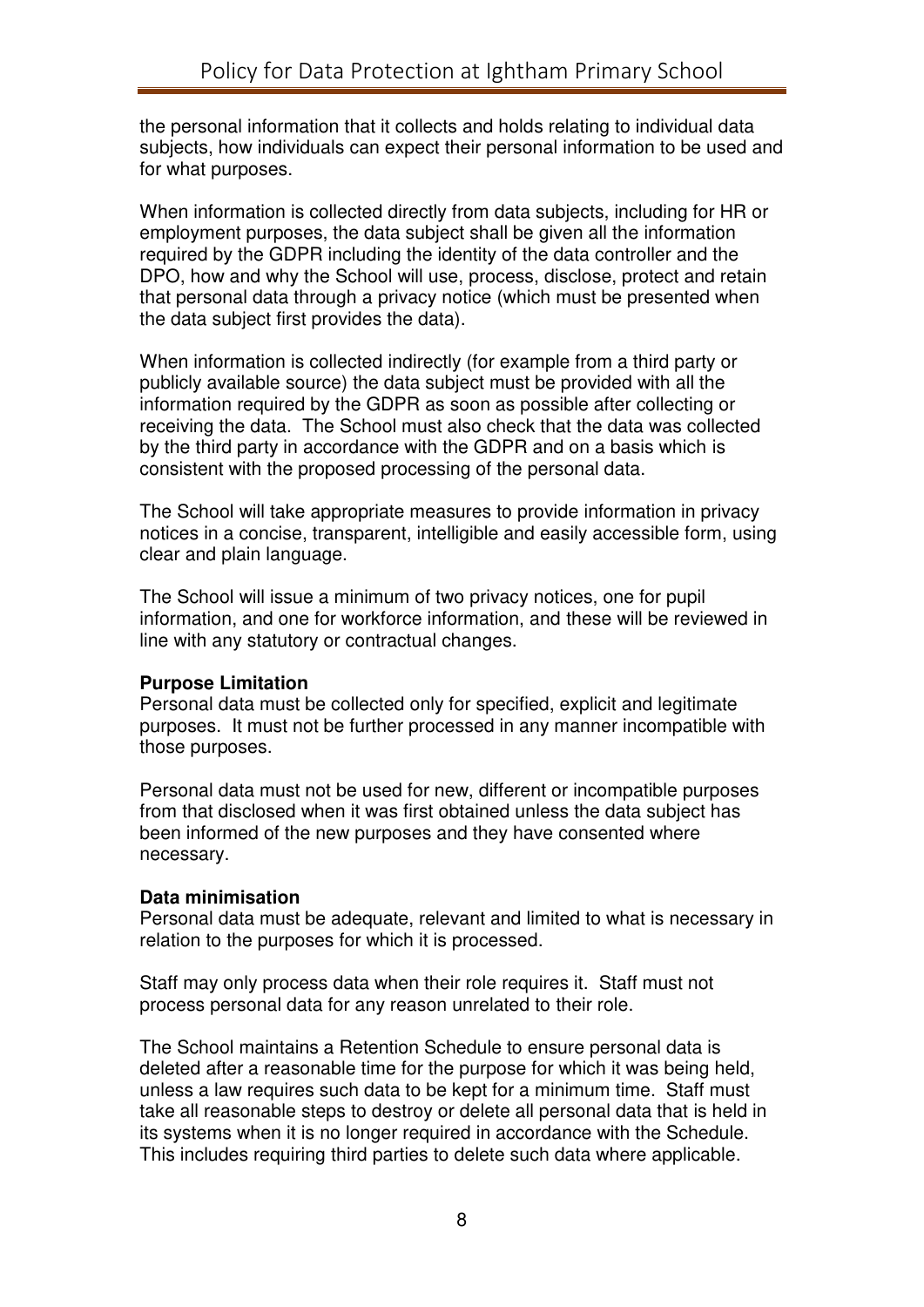Staff must ensure that data subjects are informed of the period for which data is stored and how that period is determined in any applicable Privacy Notice.

#### **Individual Rights**

Staff as well as any other 'data subjects' have the following rights in relation to their personal information:

- To be informed about how, why and on what basis that information is processed (see the relevant privacy notice);
- To obtain confirmation that personal information is being processed and to obtain access to it and certain other information, by making a subject access request;
- To have data corrected if it is inaccurate or incomplete;
- To have data erased if it is no longer necessary for the purpose for which it was originally collected/processed, or if there are no overriding legitimate grounds for the processing ('the right to be forgotten');
- To restrict the processing of personal information where the accuracy of the information is contested, or the processing is unlawful (but you do not want the data to be erased) or where the School no longer need the personal information, but you require the data to establish, exercise or defend a legal claim;
- To restrict the processing of personal information temporarily where you do not think it is accurate (and the School is verifying whether it is accurate), or where you have objected to the processing (and the School is considering whether the School's legitimate grounds override your interests);
- In limited circumstances to receive or ask for their personal data to be transferred to a third party in a structured, commonly used and machine-readable format;
- To withdraw consent to processing at any time (if applicable);
- To request a copy of an agreement under which personal data is transferred outside of the EEA;
- To object to decisions based solely on automated processing, including profiling;
- To be notified of a data breach which is likely to result in high risk to their rights and obligations;
- To make a complaint to the ICO or a Court.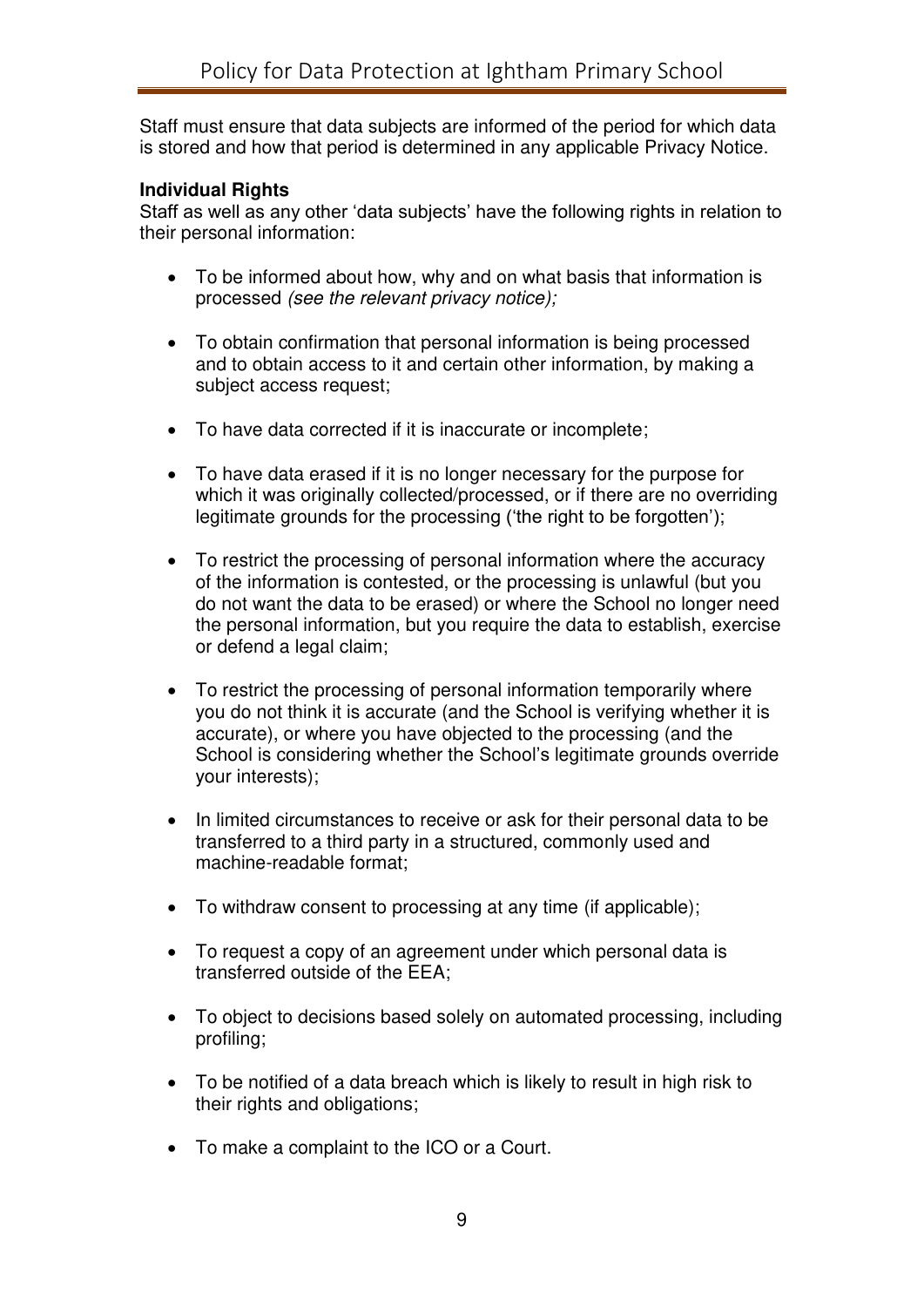## **Individual Responsibilities**

During their employment, staff may have access to the personal information of other members of staff, suppliers, clients or the public. The School expects staff to help meet its data protection obligations to those individuals.

If you have access to personal information, you must:

- only access the personal information that you have authority to access and only for authorised purposes;
- only allow other staff to access personal information if they have appropriate authorisation;
- only allow individuals who are not School staff to access personal information if you have specific authority to do so;
- keep personal information secure (e.g. by complying with rules on access to premises, computer access, password protection and secure file storage and destruction in accordance with the School's policies);
- not remove personal information, or devices containing personal information (or which can be used to access it), from the School's premises unless appropriate security measures are in place (such as pseudonymisation, encryption or password protection) to secure the information and the device;
- not store personal information on local drives or on personal devices that are used for work purposes.

#### **Information Security**

The School will use appropriate technical and organisational measures to keep personal information secure, to protect against unauthorised or unlawful processing and against accidental loss, destruction or damage.

All staff are responsible for keeping information secure in accordance with the legislation and must follow the School's acceptable usage policy.

The School will develop, implement and maintain safeguards appropriate to its size, scope and business, its available resources, the amount of personal data that it owns or maintains on behalf of others and identified risks (including use of encryption and pseudonymisation where applicable). It will regularly evaluate and test the effectiveness of those safeguards to ensure security of processing.

Staff must guard against unlawful or unauthorised processing of personal data and against the accidental loss of, or damage to, personal data. Staff must exercise particular care in protecting sensitive personal data from loss and unauthorised access, use or disclosure.

Staff must follow all procedures and technologies put in place to maintain the security of all personal data from the point of collection to the point of destruction. Staff may only transfer personal data to third-party service providers who agree in writing to comply with the required policies and procedures and who agree to put adequate measures in place, as requested.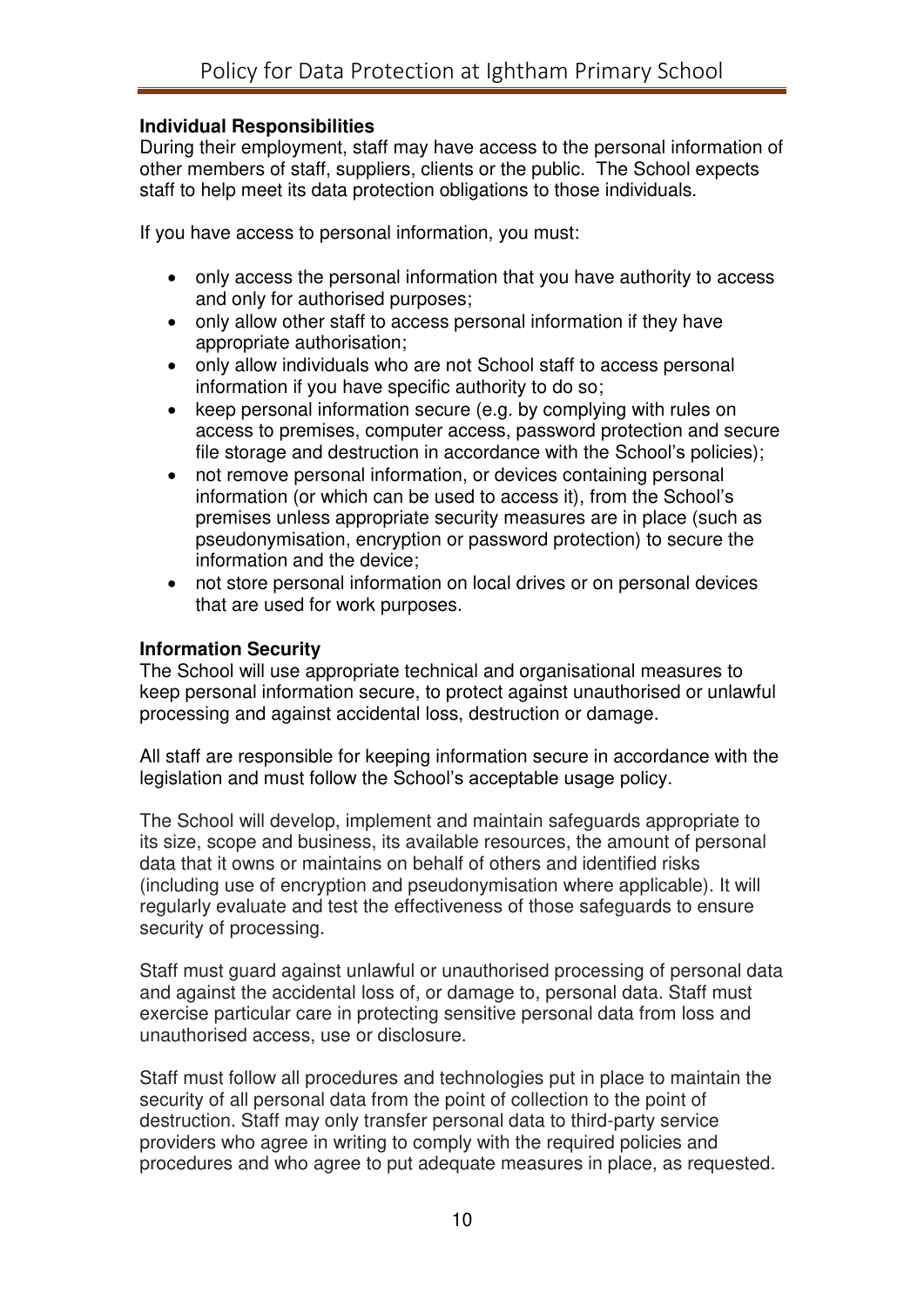Staff must maintain data security by protecting the **confidentiality, integrity and availability** of the personal data, defined as follows:

**Confidentiality** means that only people who have a need to know and are authorised to use the personal data can access it.

**Integrity** means that personal data is accurate and suitable for the purpose for which it is processed.

**Availability** means that authorised users can access the personal data when they need it for authorised purposes.

Staff must comply with and not attempt to circumvent the administrative, physical and technical safeguards the School has implemented and maintains in accordance with the GDPR and DPA.

Where the School uses external organisations to process personal information on its behalf, additional security arrangements need to be implemented in contracts with those organisations to safeguard the security of personal information. Contracts with external organisations must provide that:

- the organisation may only act on the written instructions of the School;
- those processing data are subject to the duty of confidence:
- appropriate measures are taken to ensure the security of processing;
- sub-contractors are only engaged with the prior consent of the School and under a written contract;
- the organisation will assist the School in providing subject access and allowing individuals to exercise their rights in relation to data protection;
- the organisation will delete or return all personal information to the School as requested at the end of the contract;
- the organisation will submit to audits and inspections, provide the School with whatever information it needs to ensure that they are both meeting their data protection obligations, and tell the School immediately if it does something infringing data protection law.

Before any new agreement involving the processing of personal information by an external organisation is entered into, or an existing agreement is altered, the relevant staff must seek approval from the DPO.

## **Storage and retention of personal information**

Personal data will be kept securely in accordance with the School's data protection obligations.

Personal data should not be retained for any longer than necessary. The length of time data should be retained will depend upon the circumstances, including the reasons why personal data was obtained. Staff should adhere to the KCC Information Management Toolkit for Schools on KELSI with reference to the Record Retention Schedule, available at the following link: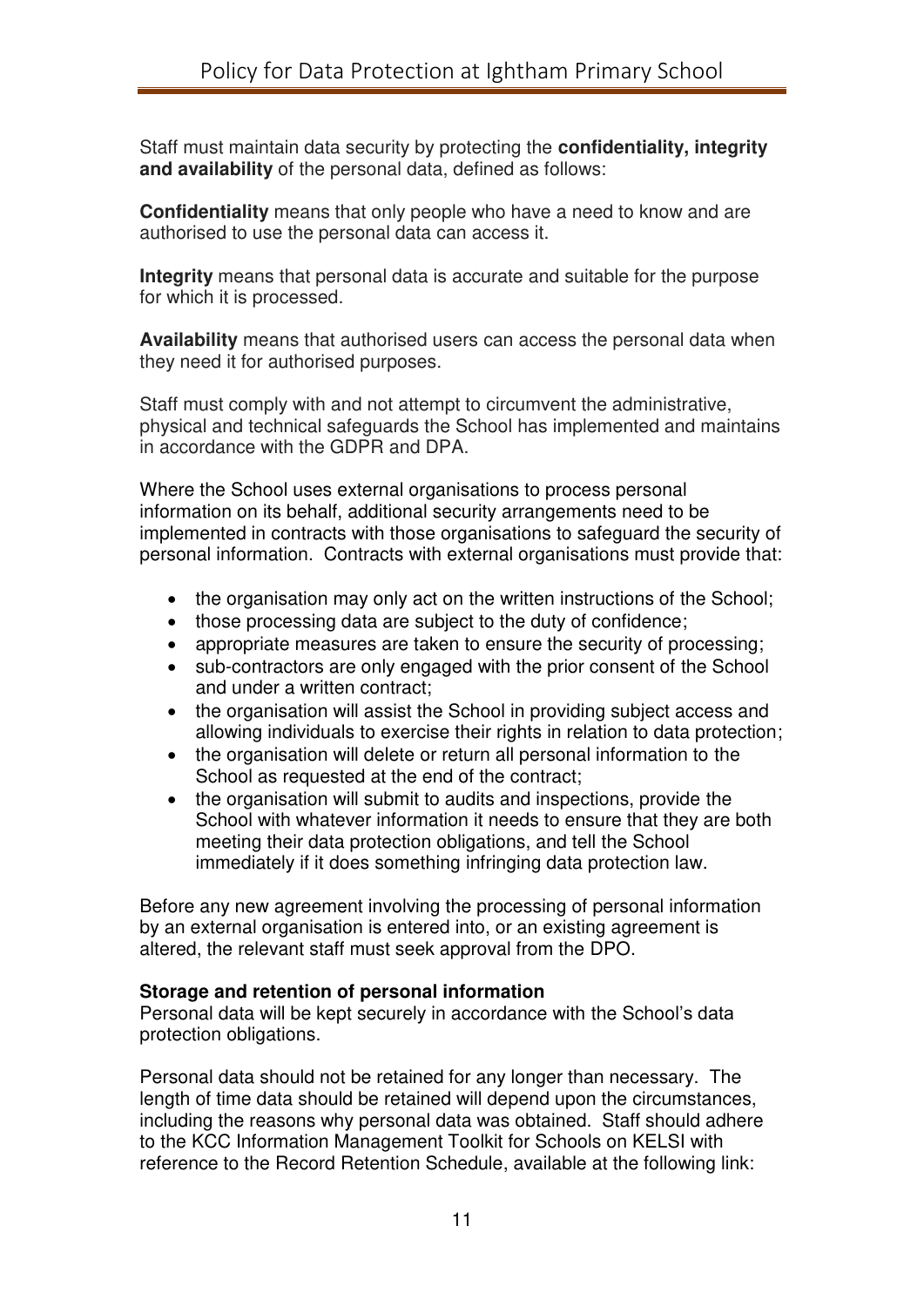[http://www.kelsi.org.uk/\\_\\_data/assets/word\\_doc/0012/60213/InformationMana](http://www.kelsi.org.uk/__data/assets/word_doc/0012/60213/InformationManagementToolkitforSchoolsv4-2.docx) [gementToolkitforSchoolsv4-2.docx](http://www.kelsi.org.uk/__data/assets/word_doc/0012/60213/InformationManagementToolkitforSchoolsv4-2.docx)

Personal information that is no longer required will be deleted in accordance with the School's Record Retention Schedule.

#### **Data breaches**

A data breach may take many different forms:

- Loss or theft of data or equipment on which personal information is stored;
- Unauthorised access to or use of personal information either by a member of staff or third party;
- Loss of data resulting from an equipment or systems (including hardware or software) failure;
- Human error, such as accidental deletion or alteration of data:
- Unforeseen circumstances, such as a fire or flood;
- Deliberate attacks on IT systems, such as hacking, viruses or phishing scams;
- Blagging offences where information is obtained by deceiving the organisation which holds it.

The School must report a data breach to the Information Commissioner's Office (ICO) without undue delay and, where possible, within 72 hours if the breach is likely to result in a risk to the rights and freedoms of individuals. The School must also notify the affected individuals if the breach is likely to result in a high risk to their rights and freedoms.

Staff should ensure they inform their line manager and Head Teacher (or most senior member of staff in the case of absence) immediately that a data breach is discovered and make all reasonable efforts to recover the information, following the School's agreed breach reporting process. The Head Teacher (or senior member of staff) will, in turn, notify the DCO immediately.

## **Training**

The School will ensure that staff are adequately trained regarding their data protection responsibilities.

#### **Consequences of a failure to comply**

The School takes compliance with this policy very seriously. Failure to comply puts data subjects, whose personal information is being processed at risk and carries the risk of significant civil and criminal sanctions for the individual and the School and may in some circumstances amount to a criminal offence by the individual.

Any failure to comply with any part of this policy may lead to disciplinary action under the School's procedures and this action may result in dismissal for gross misconduct. If a non-employee breaches this policy, they may have their contract terminated with immediate effect.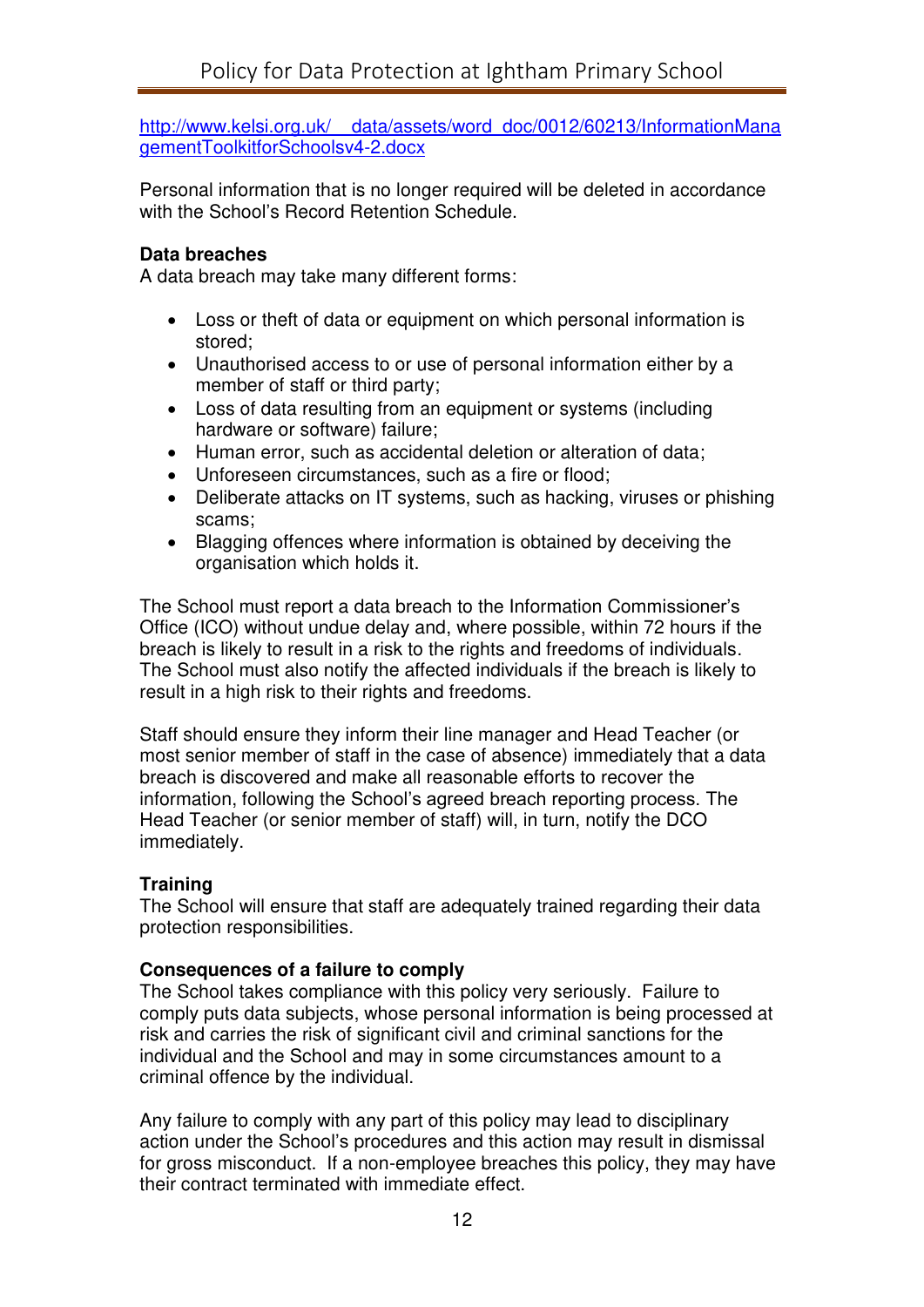If you have any questions or concerns about this policy, you should contact your line manager or the School's DPO.

## **Review of Policy**

This policy will be updated as necessary to reflect best practice or amendments made to the GDPR or DPA.

# **The Supervisory Authority in the UK**

Please follow this link to the ICO's website ([https://ico.org.uk/\)](https://ico.org.uk/) which provides detailed guidance on a range of topics including individuals' rights, data breaches, dealing with subject access requests, how to handle requests from third parties for personal data etc.

## **Glossary**

**Automated Decision-Making (ADM):** when a decision is made which is based solely on automated processing (including profiling) which produces legal effects or significantly affects an individual. The GDPR prohibits automated decision-making (unless certain conditions are met) but not automated processing.

**Automated Processing:** any form of automated processing of personal data consisting of the use of personal data to evaluate certain personal aspects relating to an individual, in particular to analyse or predict aspects concerning that individual's performance at work, economic situation, health, personal preferences, interests, reliability, behaviour, location or movements. Profiling is an example of automated processing.

**Consent:** agreement which must be freely given, specific, informed and be an unambiguous indication of the data subject's wishes by which they, by a statement or by a clear positive action, which signifies agreement to the processing of personal data relating to them.

**Data Controller** means the natural or legal person, public authority, agency or other body which, alone or jointly with others, determines the purposes and means of the processing of personal data. It is responsible for establishing practices and policies in line with the GDPR. The School is the Data Controller of all personal data relating to its pupils, parents and staff.

**Data Subject:** a living, identified or identifiable individual about whom we hold personal data. Data Subjects may be nationals or residents of any country and may have legal rights regarding their personal data.

**Data Privacy Impact Assessment (DPIA):** tools and assessments used to identify and reduce risks of a data processing activity. DPIA can be carried out as part of Privacy by Design and should be conducted for all major systems or business change programs involving the processing of personal data.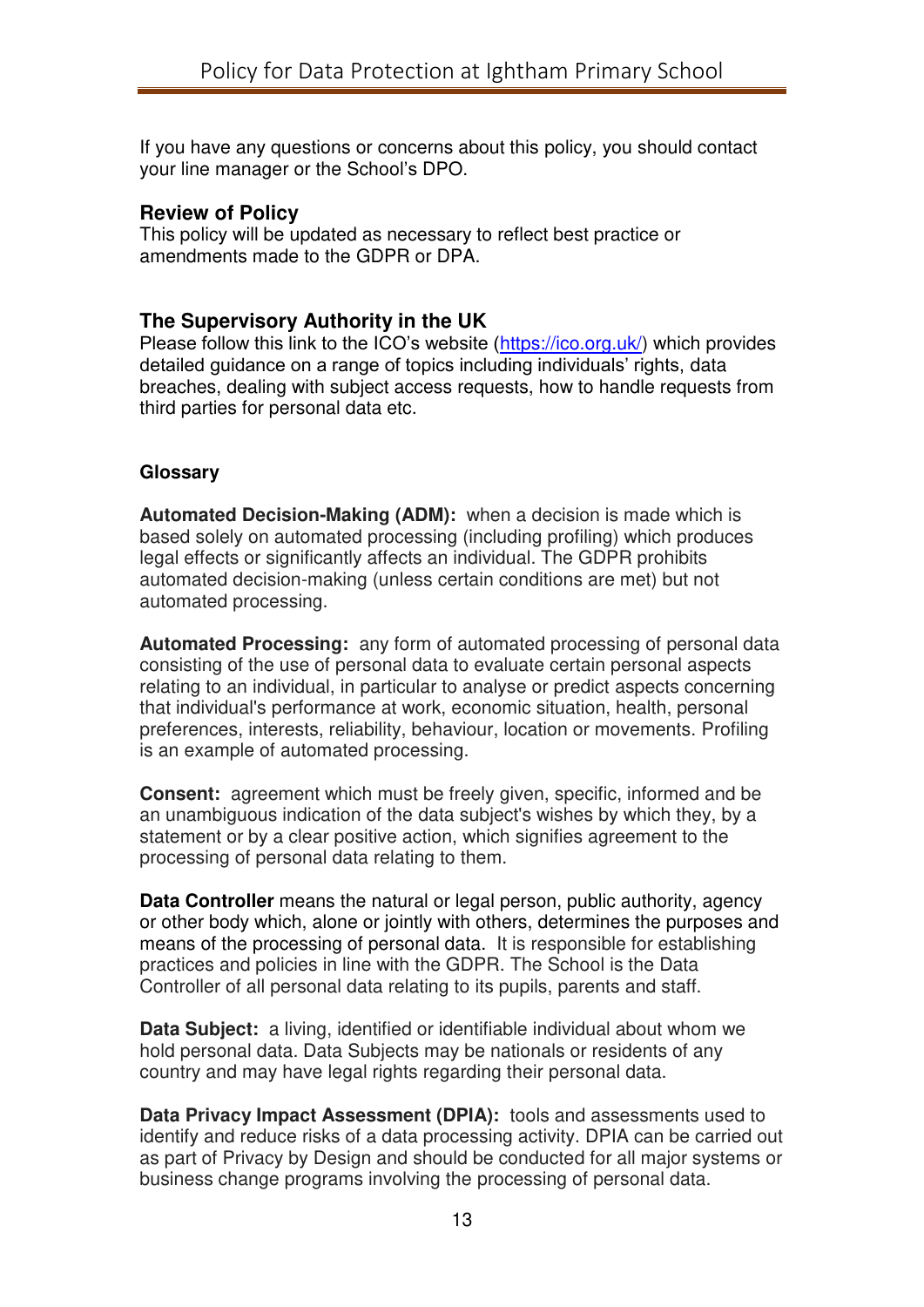**Data Protection Officer (DPO):** the person required to be appointed in public authorities under the GDPR.

**EEA:** the 28 countries in the EU, and Iceland, Liechtenstein and Norway.

**Explicit Consent:** consent which requires a very clear and specific statement (not just action).

**General Data Protection Regulation (GDPR):** General Data Protection Regulation ((EU) 2016/679). Personal data is subject to the legal safeguards specified in the GDPR.

**Personal data** is any information relating to an identified or identifiable natural person (data subject) who can be identified, directly or indirectly by reference to an identifier such as a name, identification number, location data, an online identifier or to one or more factors specific to the physical, physiological, genetic, mental, economic, cultural or social identity of that natural person. Personal data includes sensitive personal data and pseudonymised personal data but excludes anonymous data or data that has had the identity of an individual permanently removed. Personal data can be factual (for example, a name, email address, location or date of birth) or an opinion about that person's actions or behaviour.

**Personal data breach** means a breach of security leading to the accidental or unlawful destruction, loss, alteration, unauthorised disclosure of, or access to, personal data transmitted, stored or otherwise processed.

**Privacy by Design:** implementing appropriate technical and organisational measures in an effective manner to ensure compliance with the GDPR.

**Privacy Notices:** separate notices setting out information that may be provided to Data Subjects when the School collects information about them. These notices may take the form of general privacy statements applicable to a specific group of individuals (for example, School workforce privacy policy) or they may be stand-alone privacy statements covering processing related to a specific purpose.

**Processing** means anything done with personal data, such as collection, recording, structuring, storage, adaptation or alteration, retrieval, use, disclosure, dissemination or otherwise making available, restriction, erasure or destruction.

**Processor** means a natural or legal person, public authority, agency or other body which processes personal data on behalf of the data controller.

**Pseudonymisation or Pseudonymised:** replacing information that directly or indirectly identifies an individual with one or more artificial identifiers or pseudonyms so that the person, to whom the data relates, cannot be